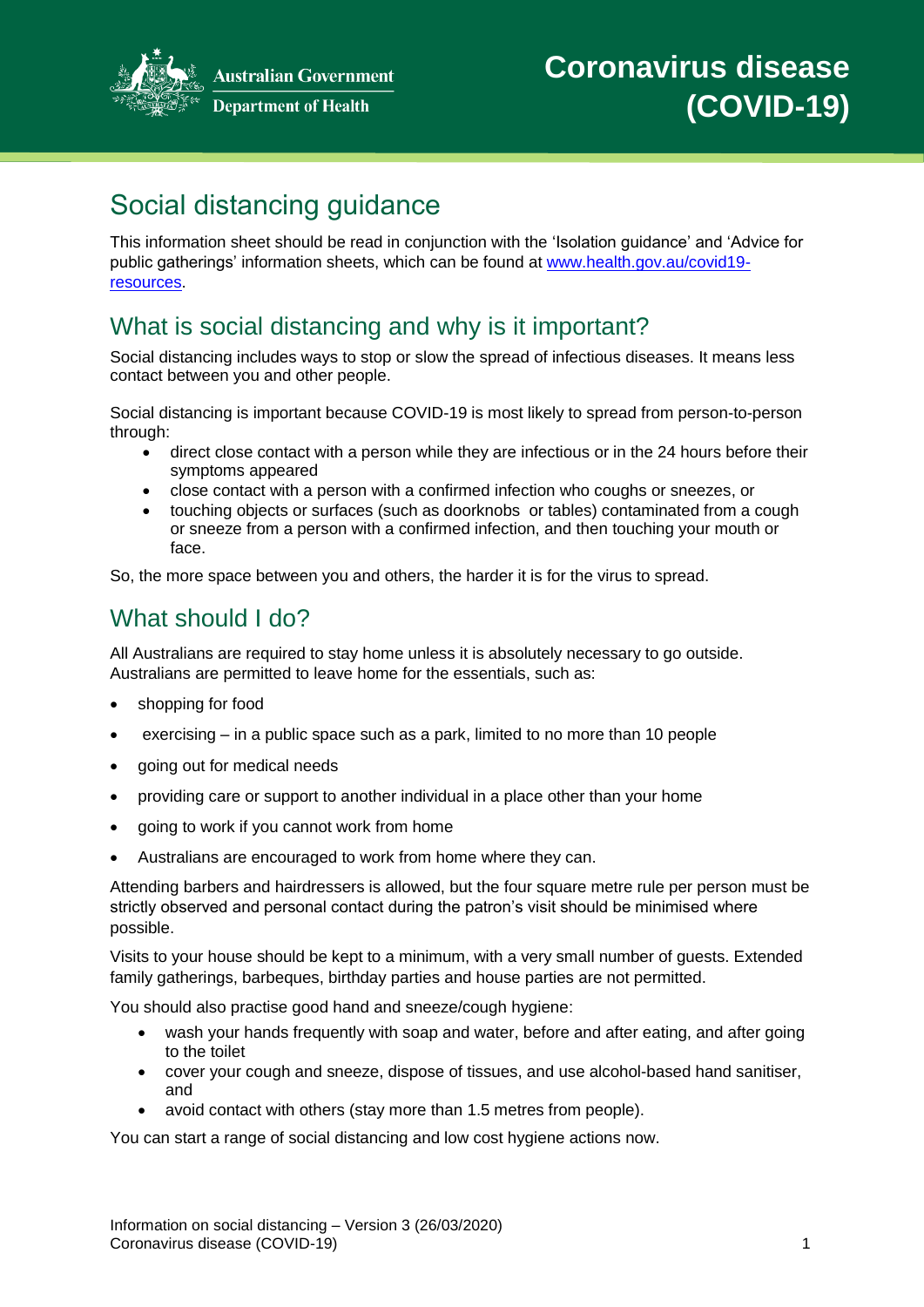These simple, common sense actions help reduce risk to you and to others. They will help to slow the spread of disease in our communities  $-$  and you can use them every day  $-$  in your home, workplace, school and while out in public.

### Social distancing at home

#### **Households**

To reduce the spread of germs<sup>1</sup>:

- Practise good hand and sneeze/cough hygiene
- Avoid handshaking and kissing
- Regularly disinfect high touch surfaces, such as tables, kitchen benches and doorknobs
- Increase ventilation in the home by opening windows or adjusting air conditioning
- Visit shops sparingly and buy more goods and services online if possible

#### **Households where people are ill with COVID-19**\* **(in addition to the measures above)**

- Care for the sick person in a single room if possible
- Keep the number of carers to a minimum
- Keep the door to the sick person's room closed and, if possible, a window open
- Both the sick person and the people caring for them should wear a surgical mask when they are in the same room
- Protect other vulnerable family members, such as people over 65 years or people with a chronic illness, including, if practicable, finding alternative accommodation

# Social distancing in the workplace

If you are sick, you must not attend your workplace. You must stay at home and away from others.

To reduce the spread of germs in the workplace<sup>1</sup>:

- Stay at home wherever possible
- Stop handshaking as a greeting
- Hold meetings via video conferencing or phone call
- Defer large meetings
- Hold essential meetings outside in the open air if possible
- Promote good hand and sneeze/cough hygiene and provide hand sanitisers for all staff and workers
- Take lunch at your desk or outside rather than in the lunch room
- Clean and disinfect high touch surfaces regularly
- Consider opening windows and adjusting air conditioning for more ventilation
- Limit food handling and sharing of food in the workplace
- Reconsider non-essential business travel

 $1$  Adapted from Dalton et al. Pre-emptive low cost social distancing and enhanced hygiene implemented before local COVID-19 transmission could decrease the number and severity of cases.

<sup>\*&</sup>quot;Ill" person refers to someone with an undiagnosed respiratory illness or fever, who is not yet under investigation for COVID-19 but nevertheless could be an unrecognised case. \*\* This could be costly unless used judiciously while awaiting exclusion of COVID-19 in the case and introduced based on likelihood of local transmission. \*\*\* Evidence that low temperature and humidity in air conditioned environments may enhance the survival of coronaviruses such as SARS.<sup>1</sup> \*\*\*\* Sites such as the CDC travel risk assessment site may be useful <https://www.cdc.gov/coronavirus/2019-ncov/travelers/index.html>